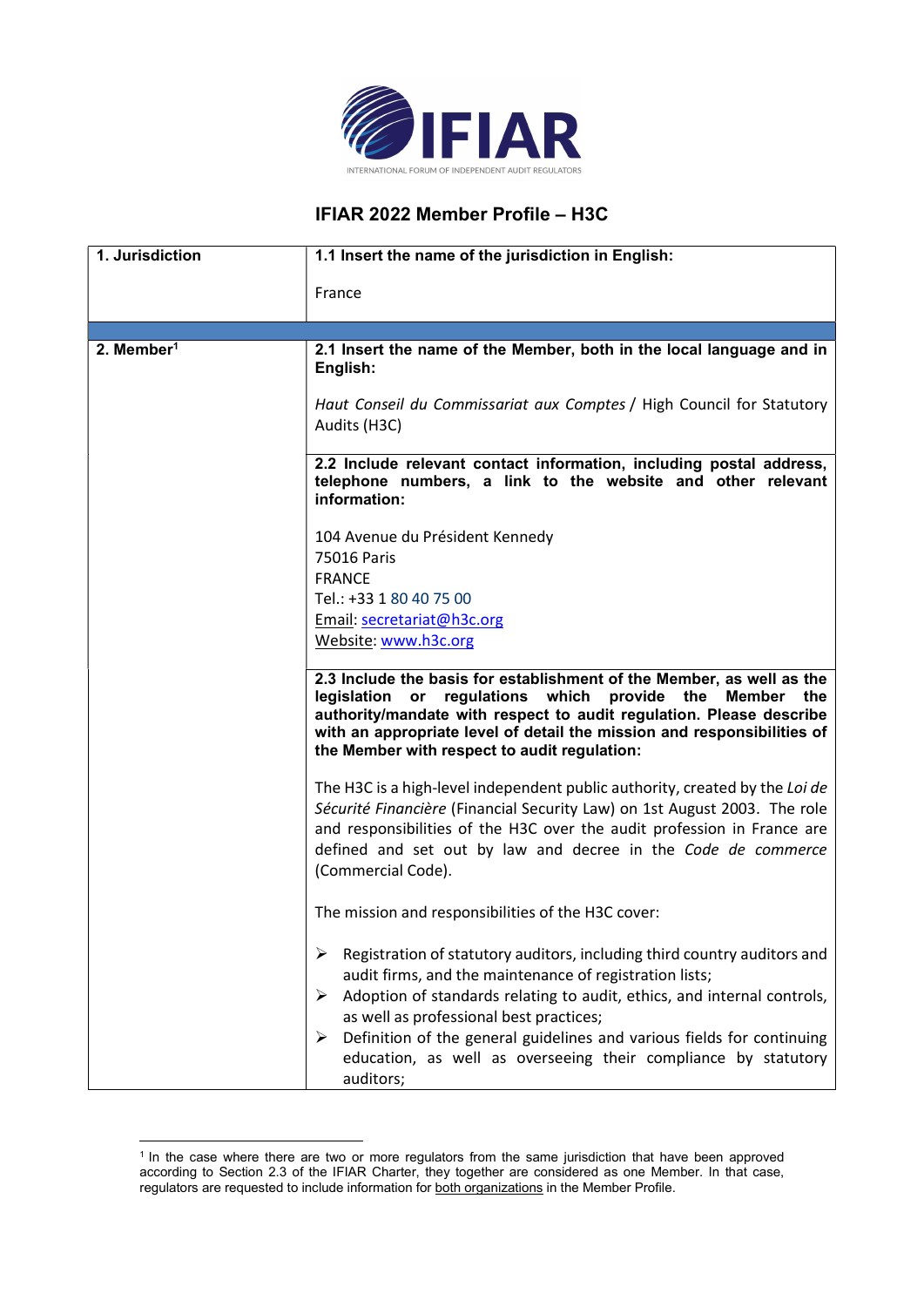

|                                                                  | Inspections: the definition of the framework and guidelines for<br>➤<br>inspections, the conduct of PIE and non-PIE auditor inspections<br>(possibility to delegate certain non-PIE inspections), with the ability to<br>issue recommendations in the follow-up of inspections;<br>Decisions on specific individual matters relating to the audit mandate<br>➤<br>and threshold of audit fees for non-audit services;<br>Enforcement: the conduct of investigations and adoption of sanctions;<br>➤<br>Hearings on audit fee disputes<br>➤<br>Cooperation with EU and non-EU counterparts<br>➤<br>Market monitoring of PIE statutory audits in France<br>⋗ |                                      |
|------------------------------------------------------------------|------------------------------------------------------------------------------------------------------------------------------------------------------------------------------------------------------------------------------------------------------------------------------------------------------------------------------------------------------------------------------------------------------------------------------------------------------------------------------------------------------------------------------------------------------------------------------------------------------------------------------------------------------------|--------------------------------------|
|                                                                  | 2.4 Have there been any major changes to the Member's organization<br>or to the governing legislation since completing last year's Member<br>Profile?                                                                                                                                                                                                                                                                                                                                                                                                                                                                                                      |                                      |
|                                                                  | <b>⊠</b> No<br>$\Box$ Yes                                                                                                                                                                                                                                                                                                                                                                                                                                                                                                                                                                                                                                  |                                      |
|                                                                  | If yes, please describe these changes with an appropriate level of<br>detail:                                                                                                                                                                                                                                                                                                                                                                                                                                                                                                                                                                              |                                      |
|                                                                  | N/A                                                                                                                                                                                                                                                                                                                                                                                                                                                                                                                                                                                                                                                        |                                      |
|                                                                  |                                                                                                                                                                                                                                                                                                                                                                                                                                                                                                                                                                                                                                                            |                                      |
| <b>Governing Body</b><br>3.<br><b>Composition and</b><br>members | 3.1 Describe with an appropriate level of detail the current<br>composition of the Member's governing body, including the ratio<br>between Board members who are independent from the audit<br>profession and those who are not <sup>2</sup> . The audit profession includes, for<br>example: audit firms, professional accountancy bodies and bodies or<br>entities associated with the audit profession.<br>The H3C Board is composed of 14 members who are appointed by decree<br>for 6-year terms, as set out in Article L. 821-2 of the Commercial Code:                                                                                              |                                      |
|                                                                  | Four magistrates:                                                                                                                                                                                                                                                                                                                                                                                                                                                                                                                                                                                                                                          |                                      |
|                                                                  |                                                                                                                                                                                                                                                                                                                                                                                                                                                                                                                                                                                                                                                            |                                      |
|                                                                  | - a member of the Cour de cassation<br>(French Supreme Court) who chairs the                                                                                                                                                                                                                                                                                                                                                                                                                                                                                                                                                                               | - Ms. Florence PEYBERNÈS             |
|                                                                  | Haut Conseil ("Chair of the Board")                                                                                                                                                                                                                                                                                                                                                                                                                                                                                                                                                                                                                        | - Mr. Jean-Pierre ZANOTO             |
|                                                                  | - two magistrates of the judicial order,<br>one of whom chairs the Disciplinary                                                                                                                                                                                                                                                                                                                                                                                                                                                                                                                                                                            | (Chair of the Disciplinary<br>Board) |
|                                                                  | <b>Board formation</b>                                                                                                                                                                                                                                                                                                                                                                                                                                                                                                                                                                                                                                     | - Ms. Marie-Laure BÉLAVAL            |
|                                                                  | - a member from the Cour des comptes<br>(French National Audit Office)                                                                                                                                                                                                                                                                                                                                                                                                                                                                                                                                                                                     | - Mr. Thierry VUGHT                  |
|                                                                  | The Chairman of the Autorité des<br>marchés financiers (AMF - French                                                                                                                                                                                                                                                                                                                                                                                                                                                                                                                                                                                       | - Mr. Robert OPHÈLE                  |

 $^2$  An individual is independent of the profession even if he is a CPA, Chartered Accountant, or holder of another equivalent qualification, as long as this individual is not employed by or affiliated to a registered audit firm, nor employed by or affiliated to of a professional accountancy body, nor employed by or affiliated to bodies or entities associated with the audit profession.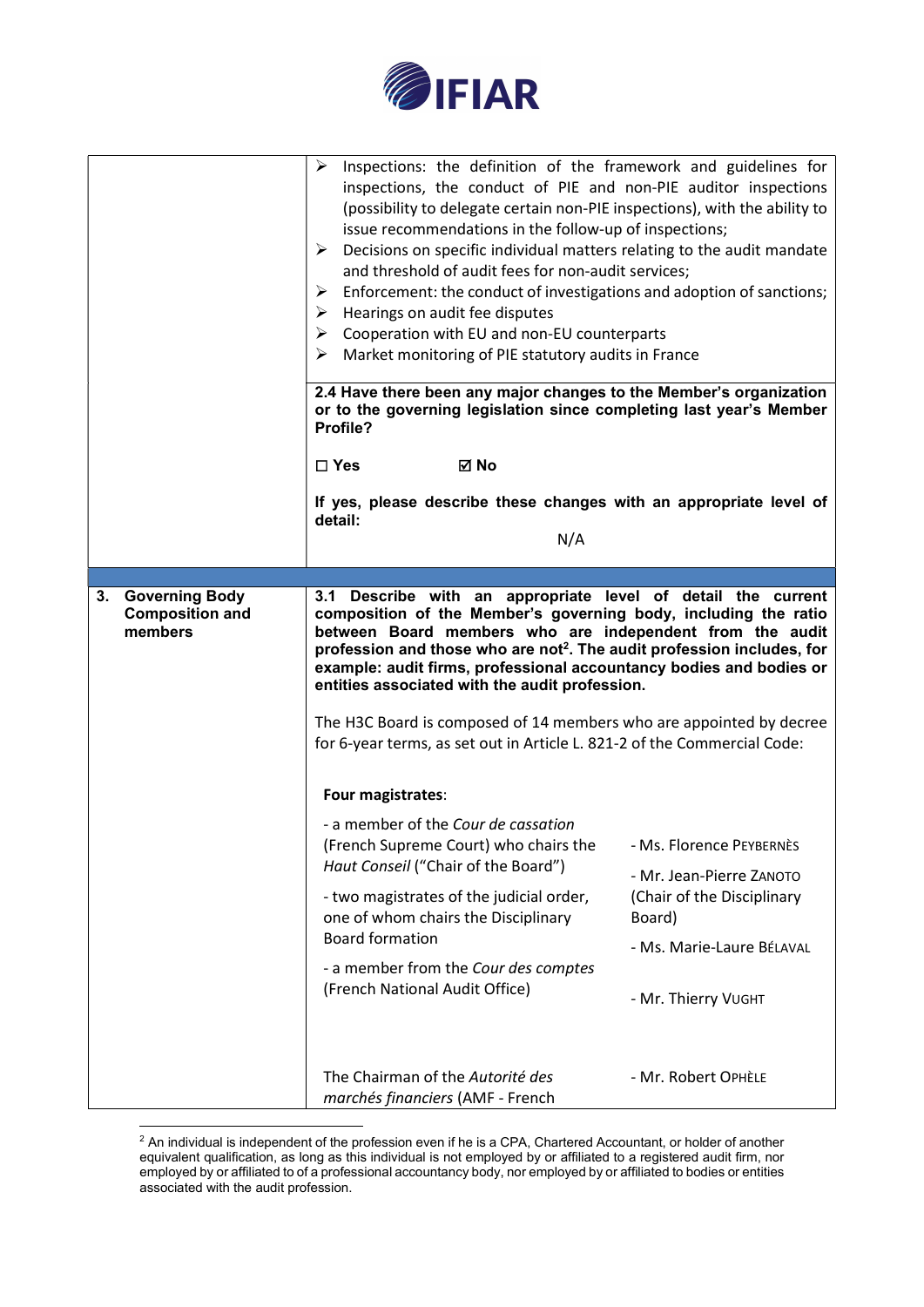

| Financial Markets Authority) or his<br>representative                                                                                                                      |                                             |
|----------------------------------------------------------------------------------------------------------------------------------------------------------------------------|---------------------------------------------|
| The Chairman of the Autorité de contrôle<br>prudential et de résolution (ACPR - French<br><b>Prudential Supervision and Resolution</b><br>Authority) or his representative | - Mr. François VILLEROY DE<br><b>GALHAU</b> |
| The Director-General of the Treasury<br>Department of the Ministry of Finance or<br>his representative                                                                     | - Mr. Emmanuel MOULIN                       |
| A university professor specialized in legal,<br>economic or financial matters                                                                                              | - Ms. Dorothée GALLOIS-<br><b>COCHET</b>    |
| Four experts in economic and financial<br>matters:                                                                                                                         |                                             |
| - in the field of public offerings and<br>entities whose securities are admitted to<br>trading on a regulated market,                                                      | - Mr. Philippe CHRISTELLE                   |
| - in the field of banking and insurance                                                                                                                                    | - Mr. Gérard GIL                            |
| - in the field of SMEs, private entities with<br>an economic activity and non-profit<br>associations                                                                       | - Ms. Caroline WEBER                        |
| - in the area of national and international<br>accounting matters                                                                                                          | - Mr. Jacques ETHEVENIN                     |
| Two former statutory auditors:                                                                                                                                             | - Ms. Fabienne DEGRAVE                      |
|                                                                                                                                                                            | - M. William DI CICCO                       |
| A Government Commissioner, represented by the Director of Civil Affairs<br>or his/her representative, sits on the Board with consultative powers.                          |                                             |
| <b>H3C Executive Officers:</b>                                                                                                                                             |                                             |
| Chair of the Board: Ms. Florence PEYBERNES                                                                                                                                 |                                             |
| Director General : Mr. Eric BAUDRIER                                                                                                                                       |                                             |
| Head of Enforcement / Rapporteur General: Mr. Thierry RAMONATXO                                                                                                            |                                             |
| 3.2 What are the eligibility criteria / requirements and composition<br>requirements for the members of the governing body?                                                |                                             |
| The composition requirements for the H3C Board are as set out above and                                                                                                    |                                             |
| within Article L. 821-2 of the Commercial Code. The Board members are                                                                                                      |                                             |
| subject to a 3-year cooling-off period prior to their appointment from                                                                                                     |                                             |
| having conducted any statutory audit activities, or having held any voting                                                                                                 |                                             |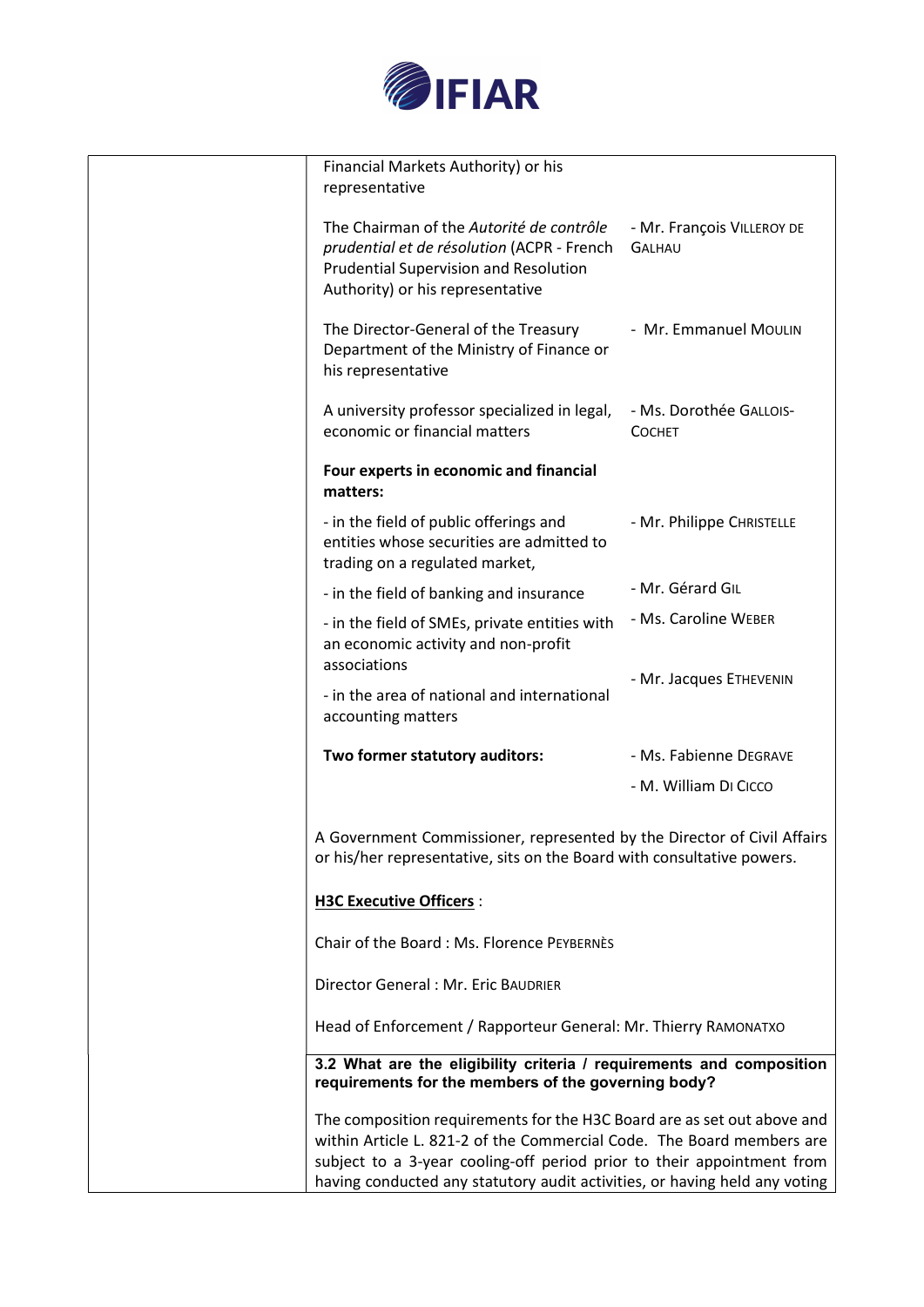

| rights, or having taken part in the administrative or supervisory body or                                                                                                                                                                                                                                                                                                                                           |
|---------------------------------------------------------------------------------------------------------------------------------------------------------------------------------------------------------------------------------------------------------------------------------------------------------------------------------------------------------------------------------------------------------------------|
| having been employed by an audit firm (Article L. 821-3(I) of the<br>Commercial Code).                                                                                                                                                                                                                                                                                                                              |
|                                                                                                                                                                                                                                                                                                                                                                                                                     |
| 3.3. Is each member of the governing body independent from the audit<br>profession? The audit profession includes, for example: audit firms,<br>professional accountancy bodies and bodies or entities associated<br>with the audit profession.                                                                                                                                                                     |
| ⊠ Yes<br>$\square$ No                                                                                                                                                                                                                                                                                                                                                                                               |
| As requested by the French Commercial Code, the two former statutory<br>auditors who are members of the H3C Board are not employed by or<br>affiliated to a registered audit firm, nor employed by or affiliated to of a<br>professional accountancy body, nor employed by or affiliated to bodies or<br>entities associated with the audit profession.                                                             |
| 3.4 If the answer to question 3.3 is "No", is the majority of the members<br>of the governing body non-practitioner?                                                                                                                                                                                                                                                                                                |
| $\Box$ Yes<br>$\Box$ No                                                                                                                                                                                                                                                                                                                                                                                             |
| 3.5 If the answer to question 3.3 is "No", which safeguards are in place<br>to provide for the Member's overall independence from the audit<br>profession?                                                                                                                                                                                                                                                          |
| N/A                                                                                                                                                                                                                                                                                                                                                                                                                 |
| 3.6 Is there a restriction or recusal process that is applicable to<br>members of the governing body of the Member who are current or<br>former auditors/practitioners?                                                                                                                                                                                                                                             |
| ⊠ Yes<br>$\square$ No                                                                                                                                                                                                                                                                                                                                                                                               |
| Does this include a "cooling-off" period for former auditors?                                                                                                                                                                                                                                                                                                                                                       |
| ⊠ Yes<br>$\square$ No                                                                                                                                                                                                                                                                                                                                                                                               |
| If yes to either of the above, please describe:                                                                                                                                                                                                                                                                                                                                                                     |
| There is a recusal process through various safeguards against conflicts of<br>interest. These are implemented through French laws and regulations,<br>such as the Commercial Code and the H3C internal regulations. Article<br>L821-3 requires a 3-year cooling-off period. It is also set out under French<br>law that no Board member may deliberate on any matter which could lead<br>to a conflict of interest. |
| 3.7 Other than the governing body, are members of the profession<br>involved in the Member's organization (including in any inspections,<br>committee or panel role)?                                                                                                                                                                                                                                               |
| $\square$ Yes<br>⊠ No                                                                                                                                                                                                                                                                                                                                                                                               |
| If yes, please describe their role with an appropriate level of detail,<br>including the ratio between those who are independent and those who                                                                                                                                                                                                                                                                      |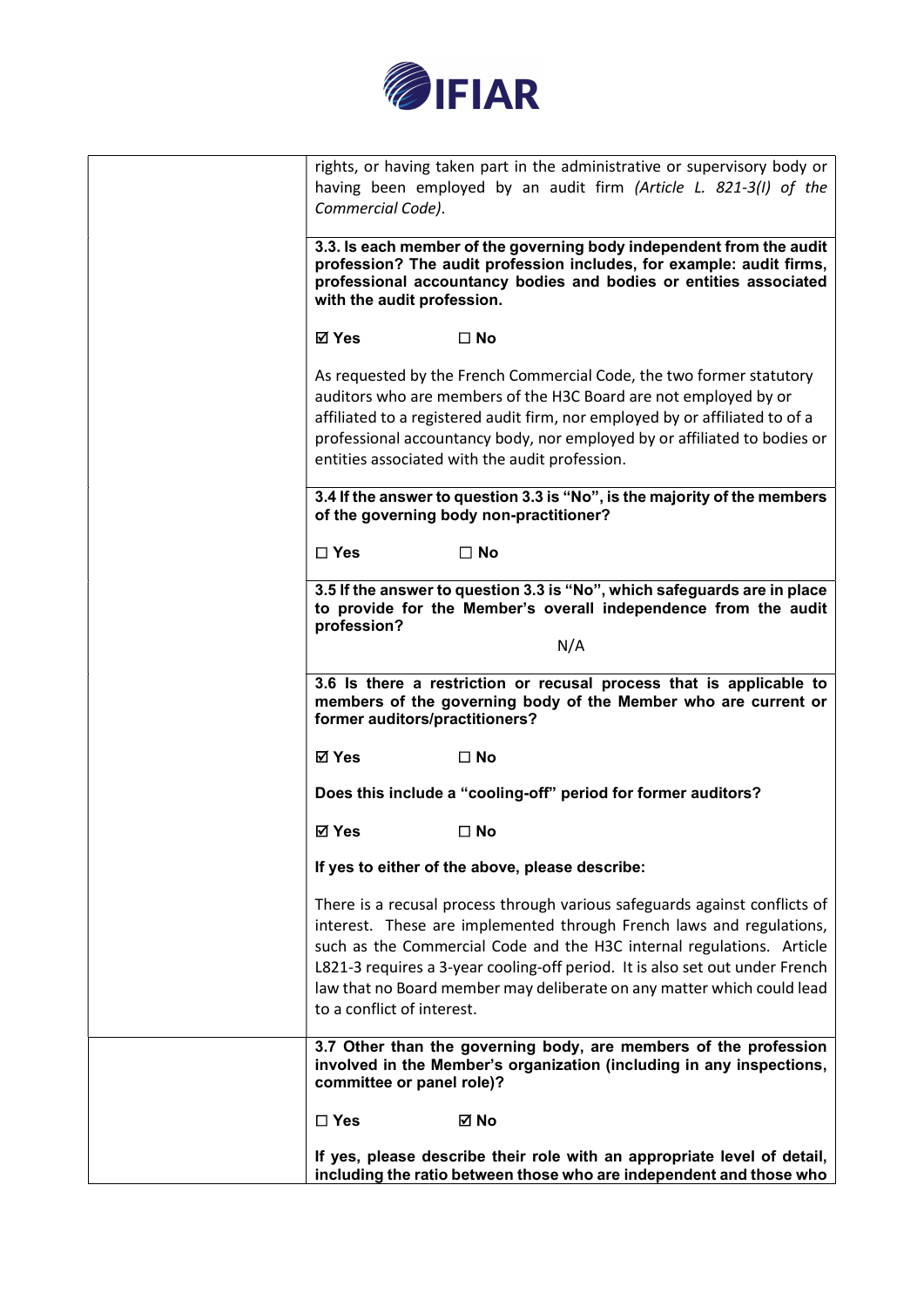

|    |                          | are not in the relevant function and whether such role includes<br>decisional or control authority:                                                                                                                                                                                                                                                                                                                                                                                                                                                                                                                                                                                                                     |  |
|----|--------------------------|-------------------------------------------------------------------------------------------------------------------------------------------------------------------------------------------------------------------------------------------------------------------------------------------------------------------------------------------------------------------------------------------------------------------------------------------------------------------------------------------------------------------------------------------------------------------------------------------------------------------------------------------------------------------------------------------------------------------------|--|
|    |                          |                                                                                                                                                                                                                                                                                                                                                                                                                                                                                                                                                                                                                                                                                                                         |  |
|    | 4. Funding Arrangements  | 4.1 Describe the main funding arrangements of the Member, including<br>the setting and approval of the budget and the fees, if any:<br>The H3C is financially independent and adopts its budget on the basis of a<br>proposal from the Chair of the Board. The funding arrangements of the<br>H3C, as well as the fee levels, are set out under Art. L821-5 and Art L821-<br>6-1 of the Commercial Code which provides that proportional levies are<br>collected from the audit profession.<br>4.2 Is the funding free from undue influence by the profession?<br>$\square$ No<br>⊠ Yes<br>Please describe with an appropriate level of detail the safeguards in<br>place to prevent undue influence by the profession: |  |
|    |                          | The H3C funding system and fee levels are fixed by virtue of law and<br>decree.                                                                                                                                                                                                                                                                                                                                                                                                                                                                                                                                                                                                                                         |  |
|    |                          |                                                                                                                                                                                                                                                                                                                                                                                                                                                                                                                                                                                                                                                                                                                         |  |
| 5. | <b>Inspection System</b> | 5.1 Does the Member have the responsibility for recurring inspections<br>of audit firms undertaking audits of public interest entities (PIEs)?                                                                                                                                                                                                                                                                                                                                                                                                                                                                                                                                                                          |  |
|    |                          | ⊠ Yes<br>$\square$ No                                                                                                                                                                                                                                                                                                                                                                                                                                                                                                                                                                                                                                                                                                   |  |
|    |                          | 5.2 Is this responsibility undertaken directly or through oversight of<br>inspection conducted by another organization?                                                                                                                                                                                                                                                                                                                                                                                                                                                                                                                                                                                                 |  |
|    |                          | <b>Ø</b> Directly<br>□ Through Oversight                                                                                                                                                                                                                                                                                                                                                                                                                                                                                                                                                                                                                                                                                |  |
|    |                          | The H3C has a dedicated team to the inspection of the PIE audit firms (ie.<br>audit firms with at least one PIE engagement). For non-PIE audit firms, the<br>H3C has the responsibility for the inspections and may delegated in their<br>performance to the professional body or may decide on H3C direct<br>inspection of a non-PIE audit firm at any moment, for any reason.                                                                                                                                                                                                                                                                                                                                         |  |
|    |                          | If through oversight of another organization, please describe with an<br>appropriate level of detail the other organization, its relation to the<br>Member, its role, and the arrangements for oversight:                                                                                                                                                                                                                                                                                                                                                                                                                                                                                                               |  |
|    |                          | Please describe with an appropriate<br>5.3<br>level<br>of detail the<br>requirements and practices regarding the frequency of inspections:                                                                                                                                                                                                                                                                                                                                                                                                                                                                                                                                                                              |  |
|    |                          | The 5 largest audit networks operating in France are inspected on an<br>annual or biennial basis. Other PIE audit firms are inspected every 3 years<br>(or 6 years for smaller firms), and non-PIE audit firms are inspected every<br>6 years.                                                                                                                                                                                                                                                                                                                                                                                                                                                                          |  |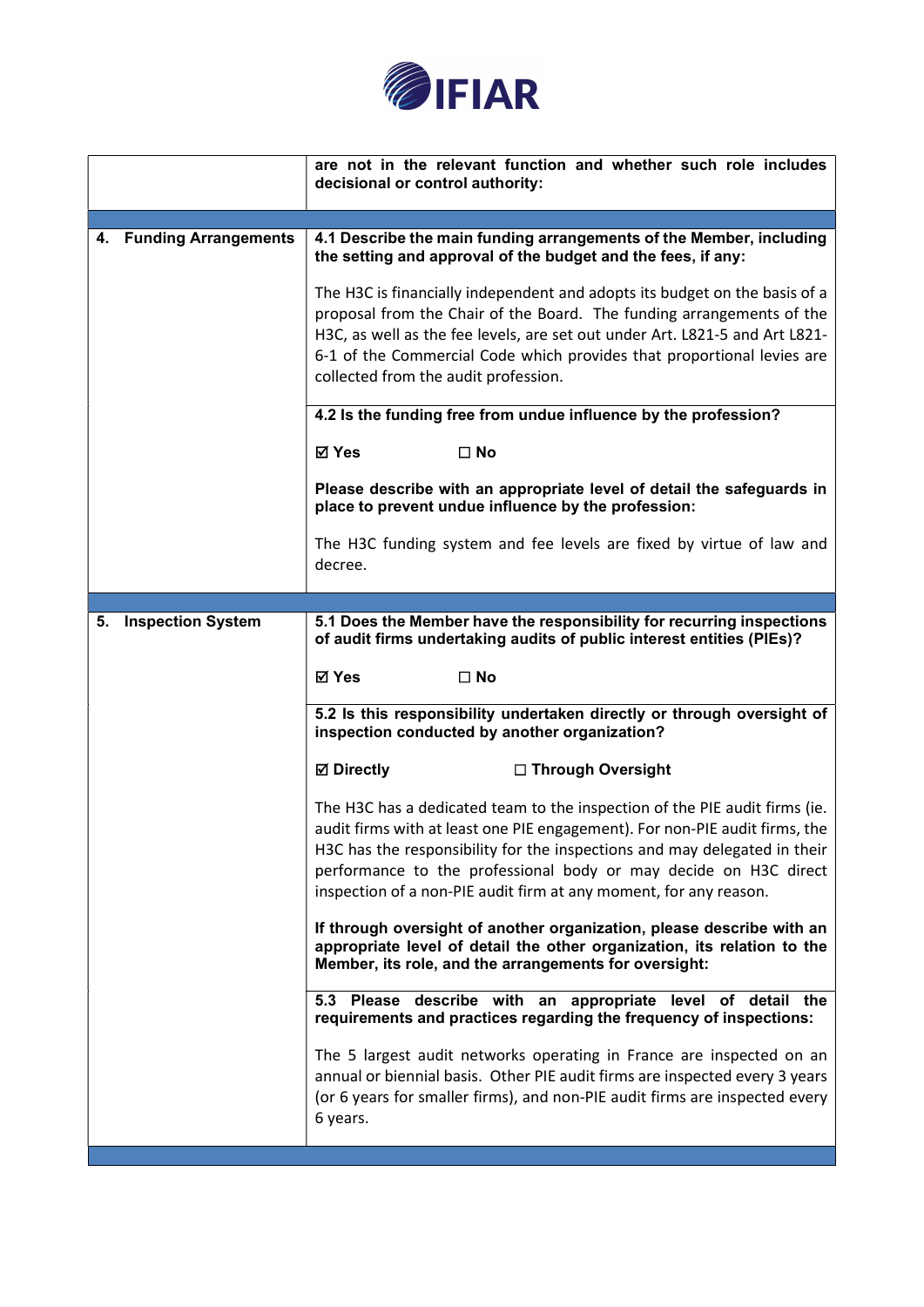

| 6. Audit and Financial<br><b>Market</b>                                                                   | 6.1 Provide the number of audit firms subject to inspections. Include<br>an indication of the number of public interest audits (PIEs) and other<br>audits that fall under the Member's oversight or mandate.<br>The term "auditor" used below encompasses both individuals and audit<br>firms. Figures are those of the 2020 H3C annual report published in June<br>2021.<br>Number of audit firms: 6.352 in total<br>Number of individuals auditors: 11.632<br>6.2 What are the sizes and market shares of each of the largest audit<br>firms in the Member's jurisdiction?<br>In 2019, the 5 largest networks (Big $4 +$ Mazars) in France held 26,8% of<br>the engagements (total PIE and non-PIE) and 68,2% of the PIE audit<br>engagements in France.                                                                                                                                                                                                                                                                                                                                                                                                                                                                                                                                                                                                                                                                                              |
|-----------------------------------------------------------------------------------------------------------|---------------------------------------------------------------------------------------------------------------------------------------------------------------------------------------------------------------------------------------------------------------------------------------------------------------------------------------------------------------------------------------------------------------------------------------------------------------------------------------------------------------------------------------------------------------------------------------------------------------------------------------------------------------------------------------------------------------------------------------------------------------------------------------------------------------------------------------------------------------------------------------------------------------------------------------------------------------------------------------------------------------------------------------------------------------------------------------------------------------------------------------------------------------------------------------------------------------------------------------------------------------------------------------------------------------------------------------------------------------------------------------------------------------------------------------------------------|
|                                                                                                           |                                                                                                                                                                                                                                                                                                                                                                                                                                                                                                                                                                                                                                                                                                                                                                                                                                                                                                                                                                                                                                                                                                                                                                                                                                                                                                                                                                                                                                                         |
| <b>Main Other</b><br>7.<br><b>Responsibilities of the</b><br>Member within the area<br>of Audit Oversight | 7.1 Please indicate whether the Member has responsibility for tasks<br>other than Inspections within the area of Audit Oversight:<br>☑ Registration/Licensing<br>☑ Audit and/or Ethics Standard Setting<br>☑ Permanent Education of Auditors<br><b>☑ Enforcement</b><br>☑ Other: Market monitoring<br>Kindly refer to our response in 2.3<br>7.2 If the Member has the responsibility for Registration/Licensing,<br>please indicate whether this responsibility is undertaken directly or<br>through oversight of Registration/Licensing conducted by another<br>organization?<br><b>⊠</b> Directly<br><b>☑ Through Oversight</b><br>If directly, please describe the responsibility with an appropriate level<br>of detail. If through oversight, please indicate the name of the other<br>organization and its composition (i.e. whether practitioners from the<br>audit profession are involved in decision-making). Also give a<br>description of the powers of the other organization and procedure<br>applied, as well as the role of the Member in these procedures.<br>The H3C is legally responsible for the registration of statutory auditors and<br>audit firms, including third country auditors, as well as the maintenance of<br>the registration lists. Registration of statutory auditors and audit firms<br>have been delegated to the National Company of Auditors (CNCC), except<br>for non-EU statutory auditors and audit firms. |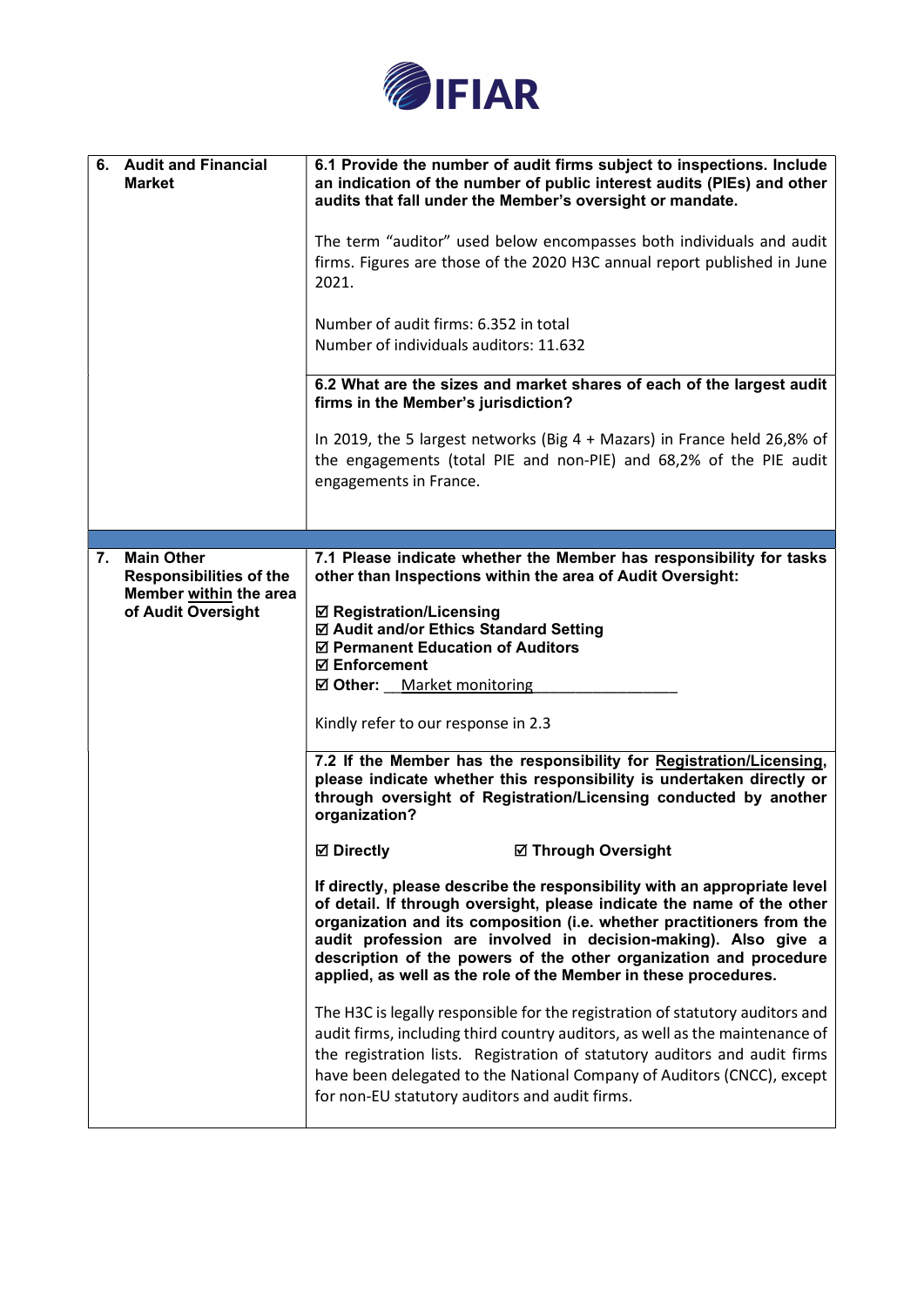

|                                    | 7.3 If the Member has the responsibility for Audit and/or Ethics<br>Standard Setting, please indicate whether this responsibility is<br>undertaken directly or through oversight of Audit and/or Ethics<br><b>Standard Setting conducted by another organization?</b>                                                                                                                                                                                                                                                                 |
|------------------------------------|---------------------------------------------------------------------------------------------------------------------------------------------------------------------------------------------------------------------------------------------------------------------------------------------------------------------------------------------------------------------------------------------------------------------------------------------------------------------------------------------------------------------------------------|
| <b>Ø</b> Directly                  | □ Through Oversight                                                                                                                                                                                                                                                                                                                                                                                                                                                                                                                   |
|                                    | If directly, please describe the responsibility with an appropriate level<br>of detail. If through oversight, please indicate the name of the other<br>organization and its composition (i.e. whether practitioners from the<br>audit profession are involved in decision-making). Also give a<br>description of the powers of the other organization and procedures<br>applied, as well as the role of the Member in these procedures.                                                                                               |
|                                    | The H3C holds the responsibility for the adoption of standards relating to<br>audit, ethics and internal controls, as well as professional best practices,<br>which are officially approved by the Minister of Justice.                                                                                                                                                                                                                                                                                                               |
|                                    | The draft auditing, ethics and internal control standards are drafted by a<br>commission, established alongside the H3C and composed of an equal<br>number of H3C Board members and statutory auditors.                                                                                                                                                                                                                                                                                                                               |
| the H3C Board.                     | The H3C Board adopts, under Article L. 821-1 of the Commercial Code, the<br>auditing, ethics and internal control standards. A commission established<br>alongside the H3C and composed of an equal number of H3C Board<br>members and statutory auditors is in charge of the preparation of a project<br>of auditing, ethics and internal control standards. Yet, this commission<br>does not have any decisional authority nor control authority. The<br>decisional and control authority for the adoption of the standards lies on |
| conducted by another organization? | 7.4 If the Member has the responsibility for Permanent Education of<br>Auditors, please indicate whether this responsibility is undertaken<br>directly or through oversight of Permanent Education of Auditors                                                                                                                                                                                                                                                                                                                        |
| <b>⊠</b> Directly                  | <b>Ø Through Oversight</b>                                                                                                                                                                                                                                                                                                                                                                                                                                                                                                            |
|                                    | If directly, please describe the responsibility with an appropriate level<br>of detail. If through oversight, please indicate the name of the other<br>organization and its composition (i.e. whether practitioners from the<br>audit profession are involved in decision-making). Also give a<br>description of the powers of the other organization and procedures<br>applied, as well as the role of the Member in these procedures.                                                                                               |
| Auditors (CNCC).                   | The H3C is responsible for defining and ensuring compliance of the general<br>policies relating to continuing education. The monitoring of permanent<br>education of auditors have been delegated to the National Company of                                                                                                                                                                                                                                                                                                          |